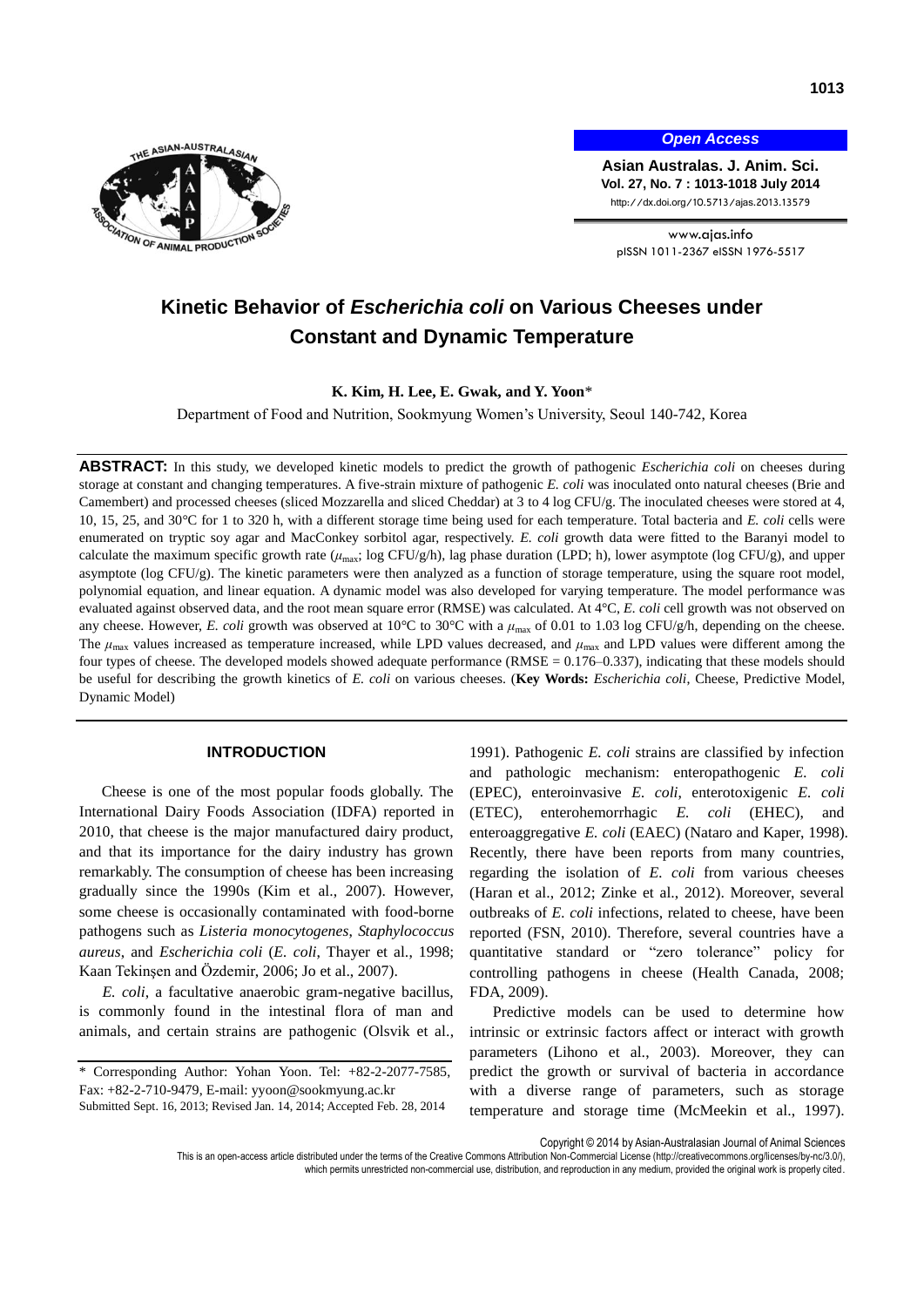Storage temperature is a major factor for bacterial growth, and it can be changed continuously under various circumstances such as transportation, display at retail, and storage at home. Therefore, it is important to describe the growth kinetics of pathogens under dynamic storage conditions.

Although the growth of *E. coli* has been evaluated in raw milk and unpasteurized cheese using predictive models (Sutherland et al., 1995), the growth of pathogenic *E. coli* on cheese has not been studied, especially in response to varying temperature. Therefore, the objective of this study was to develop a mathematical model that describes the growth kinetics of pathogenic *E. coli* under constant and dynamic temperature conditions.

## **MATERIALS AND METHODS**

### **Inoculum preparation**

Five strains of *E. coli*, NCCP14037 (ETEC), NCCP 14038 (EPEC), NCCP 14039 (EAEC), NCCP 15661 (EPEC), and ATCC11142 (ETEC) were supplied from National Culture Collection for Pathogens. They were cultured in 10 mL of tryptic soy broth (TSB; Bacto, Becton Dickinson, MD, USA), and incubated at 35°C for 2 h. We inoculated 0.1 mL of each culture suspension into 10 mL of TSB for subculturing at 35°C for 24 h. After incubation, the subcultures were then mixed and harvested by centrifugation for 15 min at 1,912 g and 4°C. The cell pellets were thoroughly washed twice with phosphatebuffered saline (PBS, pH 7.4; 0.2 g/L KH<sub>2</sub>PO<sub>4</sub>, 1.5 g/L Na2HPO4, 8.0 g/L NaCl, 0.2 g/L KCl in distilled water), followed by serial dilution with PBS to obtain approximately 5 to 6 log CFU/mL.

#### **Sample preparation and inoculation**

Two commercial natural cheeses (Brie and Camembert; no antimicrobial included) and two processed cheeses (sliced Mozzarella and sliced Cheddar; no antimicrobial included) were purchased at a retail store. The natural cheeses were cut into 15 g portions, and transferred into sample bags. The surfaces of the cheeses were inoculated with 0.1 mL of inoculum at 3 to 4 log CFU/g. The cheese samples were then massaged to spread the bacteria, and sealed (Food Guard VP5700, Rollpack, Gyeonggi, Korea). In addition, 0.1 mL portions of inoculum were inoculated onto each slice (18 g) of processed cheese (Mozzarella and Cheddar), using a sterile bent spreader. The processed cheese samples were then covered aboriginally. Two samples were then placed in a plastic bag, and sealed, followed by storage at  $4^{\circ}$ C (1,320 h),  $10^{\circ}$ C (768 h),  $15^{\circ}$ C (120 h), 25°C (48 h), and 30°C (24 h).

#### **Experimental growth analysis**

Cheese samples were analyzed 9 to 16 times during storage, depending on the storage temperature. Thirty milliliter of 0.1% buffered peptone water (BPW; Difco, Becton Dickinson, MD, USA) was added to the natural cheese samples and the mixture was homogenized for 120 min in a blender (BagMixer; Interscience, France), while processed cheese samples were transferred into a filter bag (Sample bag, 3M, Korea), containing 30 mL of BPW, and blended for 2 min. The homogenates were then serially diluted with BPW. Aliquots (0.1 mL) of the diluents were surface-plated on tryptic soy agar (TSA; Difco) and MacConkey sorbitol agar (Mac; Difco) for determining total bacterial and *E. coli* counts, respectively. The plates were incubated at 35°C for 24 h, and the colonies were manually counted. The pH values of the homogenates were measured via a digital pH meter (Accumet, Denver Instruments, CO, NY, USA), and the water activity,  $a_w$ , of the samples was determined by a water activity meter (Aquaspector, NAGY Messsysteme, Gäufelden, Germany).

#### **Primary model**

The *E. coli* growth data was fitted to the Baranyi model (Baranyi and Robert, 1994), using DMFit (Institute of Food Research, Norwich, UK) to estimate the maximum specific growth rate  $(\mu_{\text{max}}; \text{log CFU/g/h})$ , the lag phase duration (LPD; h), the lower asymptote  $(N_0; \log CFU/g)$ , and the upper asymptote ( $N_{\text{max}}$ ; log CFU/g).

### **Secondary model**

The kinetic parameters from the primary model were further analyzed as a function of storage temperature. The square root model and polynomial model were used for natural cheese and processed cheese, respectively, as follows:

$$
\sqrt{\mu_{\text{max}}} = a_{\mu} \times (T - T_{\text{min}}) \tag{1}
$$

$$
\mu_{\text{max}} = a_1 + a_2 \times T + a_3 \times T^2 \tag{2}
$$

where  $a_{\mu}$  is the slope of the linear regression for the square root of  $\mu_{\text{max}}$  and *T* is the temperature (°C).  $T_{\text{min}}$  is the theoretical minimum temperature.  $a_i$  is the coefficient of a polynomial equation. In addition, a linear equation was fitted to the square root of the inverse LPD for both natural and processed cheeses using the expression,

$$
\sqrt{\frac{1}{LPD}} = N_o + a_{LPD} \times a_{LPD} \times T
$$
 (3)

where  $a_{\text{LPD}}$  are the slopes of the regression lines for the square root of the inverse LPD, and  $T$  is temperature ( $\degree$ C).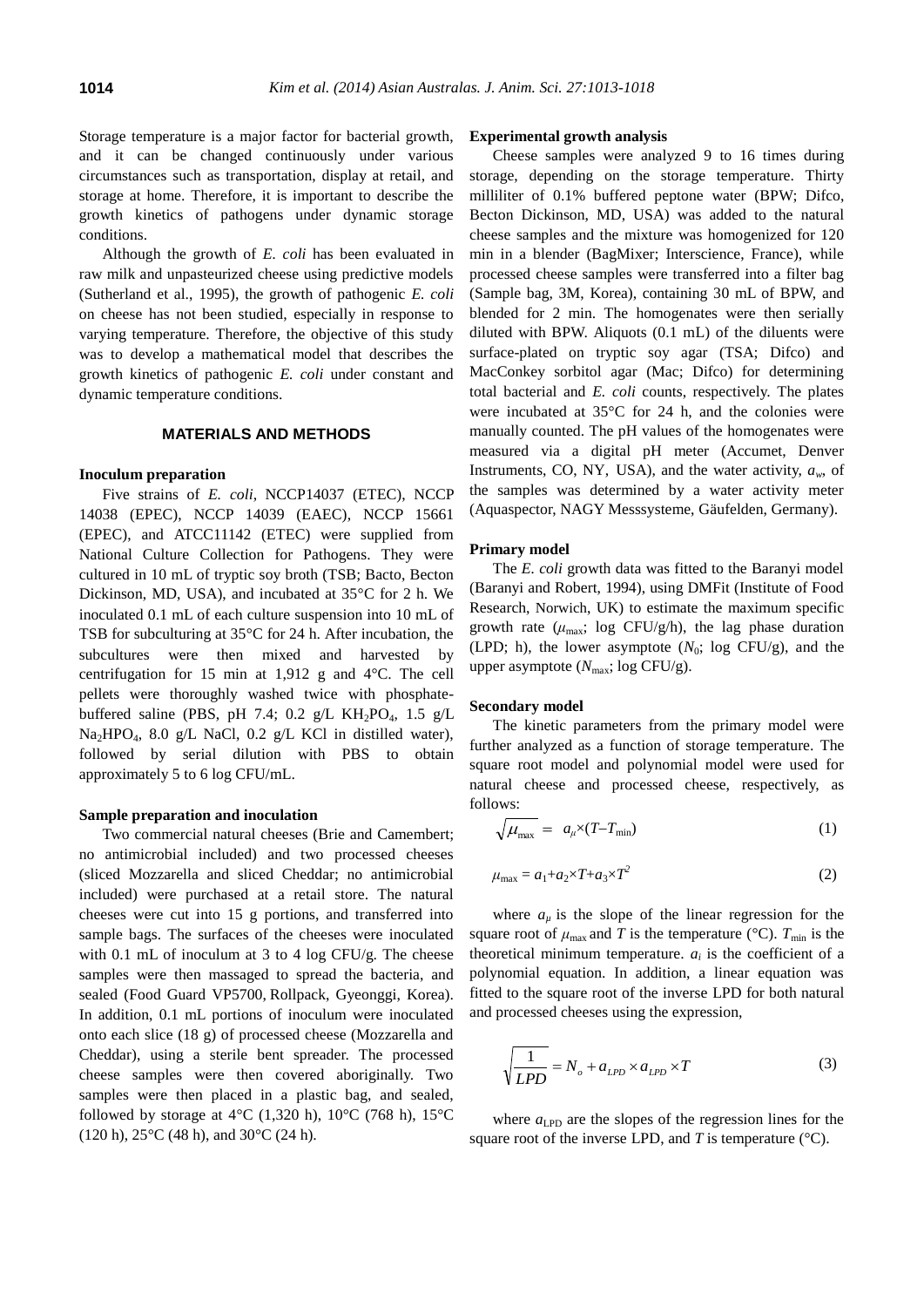**Validation**

To validate the models, *E. coli* cell counts were obtained experimentally. These data were then compared with the predicted *E. coli* cell counts, which were estimated by our models. Subsequently, the root mean square error (RMSE) was calculated to evaluate the model performance as follows:

RMSE = 
$$
\sqrt{\frac{\sum (\text{observed values - predicted values})^2}{n-1}}
$$
 (4)

where n is the number of observations.

## **Dynamic model**

A study by Lee et al. (2008) reported that the mean temperature and storage time in a retail store were  $7^{\circ}C(T_{min}$ ,  $-2$ °C;  $T_{\text{max}}$ , 22.9°C) and 2 days, respectively, and that purchased cheeses were then transported in a car at 18°C for up to 1 h. In addition, Bahk (2010) showed that the mean temperature and storage time for a home refrigerator were  $4^{\circ}C$  ( $T_{min}$ ,  $-5^{\circ}C$ ;  $T_{max}$ , 14°C) and 10 days, respectively. Therefore, *E. coli* populations were simulated by using the mathematical model defined by Baranyi and Roberts (1994) and a temperature profile based on the above studies (4°C to  $14^{\circ}$ C).

## **Statistical analysis**

The experiments were repeated twice with two samples per repeat (n = 4). The growth parameters ( $\mu_{\text{max}}$ , LPD,  $N_0$ , and *N*max) were analyzed using the general llinear model procedure of SAS version 9.2 (SAS Institute, NC, USA).

Mean comparisons were performed by using a pairwise *t*test with the criterion for significance set at  $p<0.05$ .

# **RESULTS AND DISCUSSION**

pH values were similar for the four types of cheese and bacterial growth was not affected by pH (data not shown). *E. coli* growth was not observed for any cheese type at 4°C (data not shown). The processed Cheddar cheese showed *E. coli* growth at 15°C to 30°C, and the other cheeses had bacterial growth at 10°C to 30°C. LPD values decreased as the storage temperature increased  $(p<0.05)$ , but no significant difference was observed between the cheeses (Table 1).  $\mu_{\text{max}}$  values increased (p<0.05) when storage temperature increased, and the  $\mu_{\text{max}}$  values of natural cheeses were higher  $(p<0.05)$  than those of the processed cheeses (Table 1). The *a<sup>w</sup>* values of Brie, Camembert, Mozzarella slice, and Cheddar slice cheese were 0.991, 0.987, 0.975, and 0.973, respectively. hus, these lower  $\mu_{\text{max}}$ values of processed cheeses may have been caused by a lower *a<sup>w</sup>* (0.973 to 0.975), compared with those (0.987 to 0.991) of the natural cheeses. *E. coli* growth slows as  $a_w$ approaches its minimum (0.950) (Aberoumand, 2010). The low  $a_w$  of processed cheeses may be caused by evaporation during the heating process; NaCl concentrations were similar among the cheeses. In addition, the  $N_{\text{max}}$  values were lower  $(p<0.05)$  in processed cheese than in natural cheese (Table 1). The  $R^2$  values of the primary models ranged from 0.918 to 0.998, indicating that the fit between the primary model and the *E. coli* growth data was appropriate (Table 1).

To evaluate the effect of storage temperature on kinetic

**Table 1.** Kinetic parameters (mean±standard error) of pathogenic *Escherichia coli* on natural and processed cheeses, calculated by the Baranyi equation (Baranyi and Roberts, 1994)

| Cheese              |               | Storage                   | LPD(h)                         | $\mu_{\text{max}}$           | $N_0$                 | $N_{\rm max}$               | $R^2$ |
|---------------------|---------------|---------------------------|--------------------------------|------------------------------|-----------------------|-----------------------------|-------|
|                     |               | temperature $(^{\circ}C)$ |                                | $(\log CFU/g/h)$             | $(\log CFU/g)$        | $(\log CFU/g)$              |       |
| Natural             | <b>Brie</b>   | 10                        | $20.13{\pm}9.60^{\rm A}$       | $0.03 \pm 0.00^{\rm E}$      | $3.6 \pm 0.1^{\rm A}$ | $8.6 \pm 0.3^B$             | 0.987 |
| cheese              | cheese        | 15                        | $9.61 \pm 2.47^{\rm B}$        | $0.07\pm0.01^\mathrm{DE}$    | $3.5 \pm 0.0^{\rm A}$ | $9.4 \pm 0.2^{\rm A}$       | 0.992 |
|                     |               | 25                        | $5.40 \pm 0.55^{\rm B}$        | $0.45 \pm 0.03^{\rm B}$      | $3.6 \pm 0.1^{\rm A}$ | $9.1 \pm 0.2^{AB}$          | 0.973 |
|                     |               | 30                        | $5.68 \pm 0.46^B$              | $0.94 \pm 0.10^{\rm A}$      | $3.6 \pm 0.0^{\rm A}$ | $9.1 \pm 0.1^{AB}$          | 0.996 |
|                     | Camembert     | 10                        | $24.49 \pm 3.85$ <sup>AB</sup> | $0.03 \pm 0.00^{\rm E}$      | $3.4 \pm 0.1^{\rm A}$ | $8.4 \pm 0.3^{\rm B}$       | 0.998 |
|                     | cheese        | 15                        | $10.35 \pm 2.08$ <sup>B</sup>  | $0.09\pm0.01^\mathrm{DE}$    | $3.4 \pm 0.0^{\rm A}$ | $9.3 \pm 0.1^{\text{A}}$    | 0.984 |
|                     |               | 25                        | $5.74 \pm 1.06^B$              | $0.44 \pm 0.03^{\rm B}$      | $3.4 \pm 0.0^{\rm A}$ | $9.1 \pm 0.1^{AB}$          | 0.982 |
|                     |               | 30                        | $5.92 \pm 0.71^{\mathrm{B}}$   | $1.03 \pm 0.07^{\rm A}$      | $3.6 \pm 0.0^{\rm A}$ | $9.0 \pm 0.1^{AB}$          | 0.985 |
| Processed<br>cheese | Mozzarella    | 10                        | $3.44 \pm 8.10^{A}$            | $0.01 \pm 0.00^{\text{E}}$   | $3.0 \pm 0.1^B$       | $6.3 \pm 0.1$ <sup>CD</sup> | 0.918 |
|                     | slice cheese  | 15                        | $9.22 \pm 4.45^{\rm B}$        | $0.06 \pm 0.01^{DE}$         | $3.1 \pm 0.0^B$       | $7.7 \pm 0.1$ <sup>CD</sup> | 0.984 |
|                     |               | 25                        | $4.30 \pm 1.88$ <sup>B</sup>   | $0.25\pm0.05^\mathrm{CD}$    | $3.3 \pm 0.1^B$       | $7.8 \pm 0.2^D$             | 0.988 |
|                     |               | 30                        | $1.79 \pm 0.69^{\rm B}$        | $0.33 \pm 0.01$ <sup>C</sup> | $3.0 \pm 0.0^B$       | $8.0 \pm 0.1^E$             | 0.992 |
|                     | Cheddar slice | 15                        | $35.95 \pm 16.22^{\text{A}}$   | $0.03+0.00E$                 | $2.8 \pm 0.0^B$       | $7.2 \pm 0.6^{\rm CD}$      | 0.967 |
|                     | cheese        | 25                        | $6.83 \pm 1.15^B$              | $0.18 \pm 0.01^D$            | $2.9 + 0.2^{\rm A}$   | $7.3 \pm 0.0^{\circ}$       | 0.977 |
|                     |               | 30                        | $6.08 \pm 2.04^{\rm B}$        | $0.28 \pm 0.07^\mathrm{CD}$  | $3.0 \pm 0.1^B$       | $7.0 \pm 0.1$ <sup>CD</sup> | 0.988 |

LPD, lag phase duration;  $\mu_{\text{max}}$ , maximum specific growth rate;  $N_0$ , lower asymptote,  $N_{\text{max}}$ , upper asymptote.

<sup>A-E</sup> Different letters in a same column mean significantly different at  $p<0.05$ .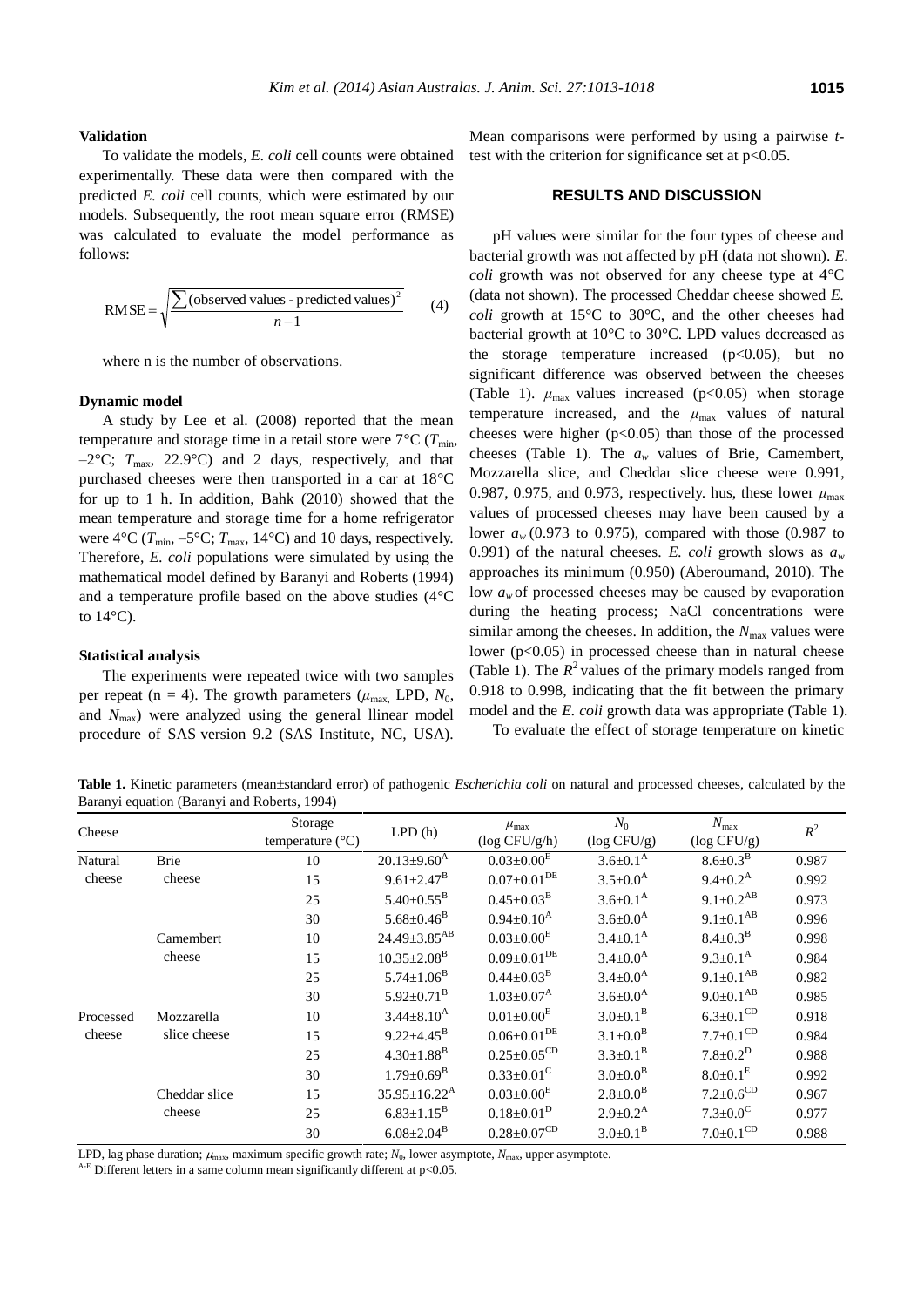parameters such as  $\mu_{\text{max}}$  and LPD, secondary models were developed (Figures 1 and 2). When there was no growth of *E. coli*, e.g., at  $4^{\circ}C$ ,  $\mu_{\text{max}}$  was estimated to be zero, and the length of the storage period was estimated to be the LPD, which is the period of the time, showing no growth. The model predictions were close to the experimentally observed kinetic data, with high  $R^2$  values (0.890 to 0.994), indicating that the secondary models were valid for describing the effect of storage temperature on kinetic parameters.

To validate our model, predicted  $\mu_{\text{max}}$  and LPD values were calculated via the secondary model at specific temperatures (18°C, 23°C, and 28°C). These predicted kinetic parameters were then used to predict *E. coli* cell counts at given storage times in accordance with the primary model. The predicted *E. coli* cell counts were then compared with the observed *E. coli* cell counts, which were obtained from our experiments. The RMSE values of Brie, Camembert, Mozzarella, and Cheddar slice cheeses, indicating the distance between observed values and predicted values, were 0.264, 0.218, 0.176, and 0.337, respectively. , depending on the cheese. This result indicates that the model performance is adequate. The RMSE values for models by Pérez-Rodríguez et al. (2013) and Skřivanová et al. (2008) were 0.30 to 1.33 and 0.29 to 0.78, respectively, and this was considered adequate by the authors. Lee et al. (2012) concluded that their model was adequate with RMSE values of 0.326 to 0.361. Therefore, the performance of the model described by this study can be considered adequate.

*E. coli* growth on cheese was also simulated for changing storage temperatures. *h<sup>0</sup>* values, which indicate the initial physiological state of bacteria (Grijspeerdt and Vanrolleghem, 1999) were calculated to be 1.816 to 2.074 for natural cheese and 0.549 to 0.874 for processed cheese (Figure 3). Although some experimental data were not very close to the predicted values, most data were within 95% confidence intervals. This result suggests that the dynamic models are useful for prediction of *E. coli* cell growth on natural and processed cheeses under dynamic temperature conditions.

In conclusion, the models developed in this study can be used to describe *E. coli* growth kinetics on natural cheeses (Brie and Camembert) and processed cheeses (sliced Mozzarella and sliced Cheddar). Such models could prove useful for exposure analysis in microbial risk assessment.



**Figure 1.** Square root model for  $\mu_{\text{max}}$  (A-B) and linear equation for lag phase duration (C-D) developed for Brie and Camembert cheeses. ●, observed value; ―, predicted line; ---, 95% confidence interval.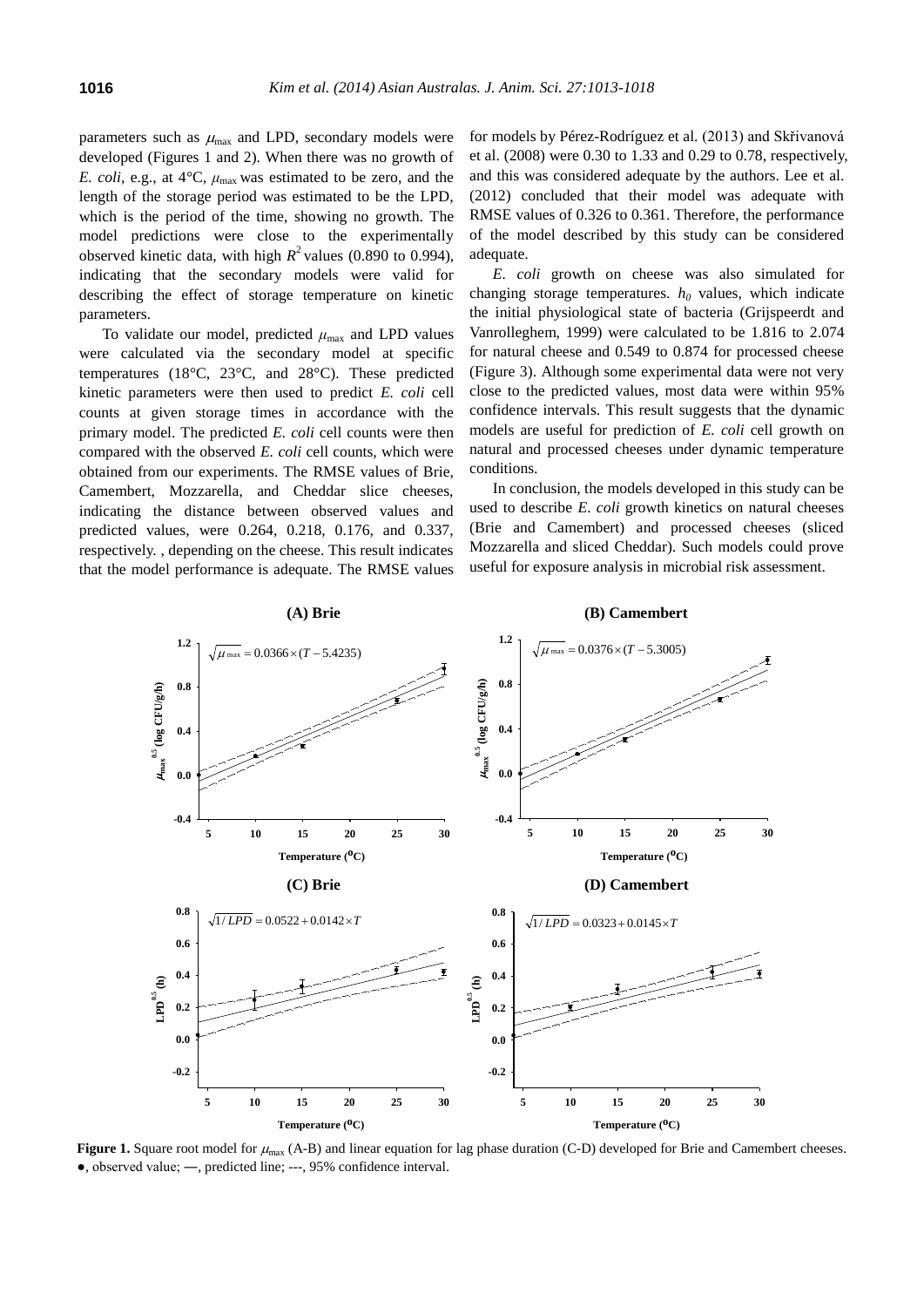

**Figure 2.** Polynomial equation for  $\mu_{\text{max}}$  (A-B) and linear equation for lag phase duration (C-D) developed for Mozzarella slice and Cheddar slice cheeses. ●, observed value; ―, predicted line; ---, 95% confidence interval.



**Figure 3.** Predicted *Escherichia coli* growth on Brie cheese (A), Camembert cheese (B), Mozzarella slice cheese (C), and Cheddar slice cheese (D) under dynamic temperature condition. ●, observed data, —, predicted line, ·······, 95% confidence interval, - ∙ -, temperature.